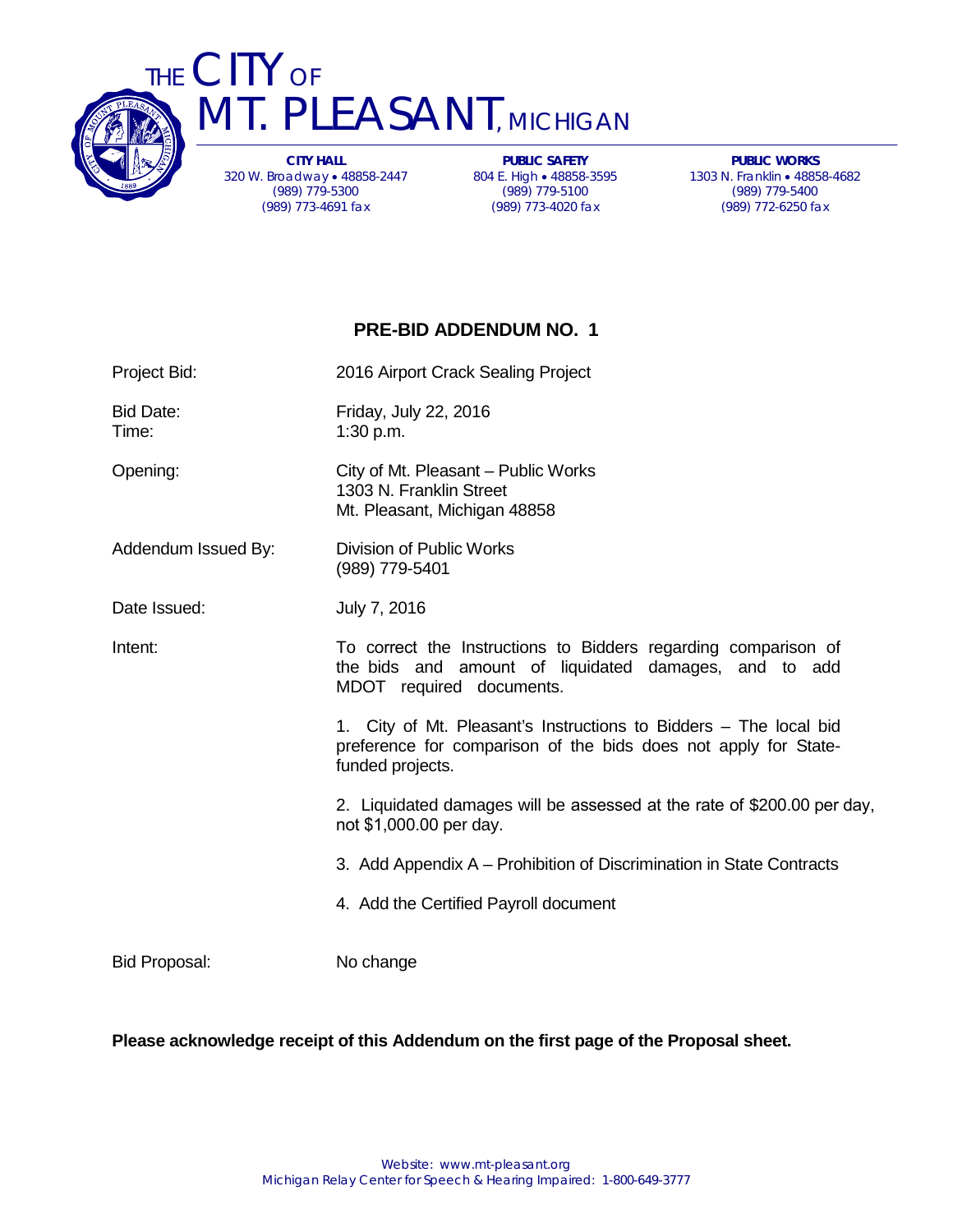### **APPENDIX A PROHIBITION OF DISCRIMINATION IN STATE CONTRACTS**

In connection with the performance of work under this contract; the contractor agrees as follows:

- 1. In accordance with Public Act 453 of 1976 (Elliott-Larsen Civil Rights Act), the contractor shall not discriminate against an employee or applicant for employment with respect to hire, tenure, treatment, terms, conditions, or privileges of employment or a matter directly or indirectly related to employment because of race, color, religion, national origin, age, sex, height, weight, or marital status. A breach of this covenant will be regarded as a material breach of this contract. Further, in accordance with Public Act 220 of 1976 (Persons with Disabilities Civil Rights Act), as amended by Public Act 478 of 1980, the contractor shall not discriminate against any employee or applicant for employment with respect to hire, tenure, terms, conditions, or privileges of employment or a matter directly or indirectly related to employment because of a disability that is unrelated to the individual's ability to perform the duties of a particular job or position. A breach of the above covenants will be regarded as a material breach of this contract.
- 2. The contractor hereby agrees that any and all subcontracts to this contract, whereby a portion of the work set forth in this contract is to be performed, shall contain a covenant the same as hereinabove set forth in Section 1 of this Appendix.
- 3. The contractor will take affirmative action to ensure that applicants for employment and employees are treated without regard to their race, color, religion, national origin, age, sex, height, weight, marital status, or any disability that is unrelated to the individual's ability to perform the duties of a particular job or position. Such action shall include, but not be limited to, the following: employment; treatment; upgrading; demotion or transfer; recruitment; advertising; layoff or termination; rates of pay or other forms of compensation; and selection for training, including apprenticeship.
- 4. The contractor shall, in all solicitations or advertisements for employees placed by or on behalf of the contractor, state that all qualified applicants will receive consideration for employment without regard to race, color, religion, national origin, age, sex, height, weight, marital status, or disability that is unrelated to the individual's ability to perform the duties of a particular job or position.
- 5. The contractor or its collective bargaining representative shall send to each labor union or representative of workers with which the contractor has a collective bargaining agreement or other contract or understanding a notice advising such labor union or workers' representative of the contractor's commitments under this Appendix.
- 6. The contractor shall comply with all relevant published rules, regulations, directives, and orders of the Michigan Civil Rights Commission that may be in effect prior to the taking of bids for any individual state project.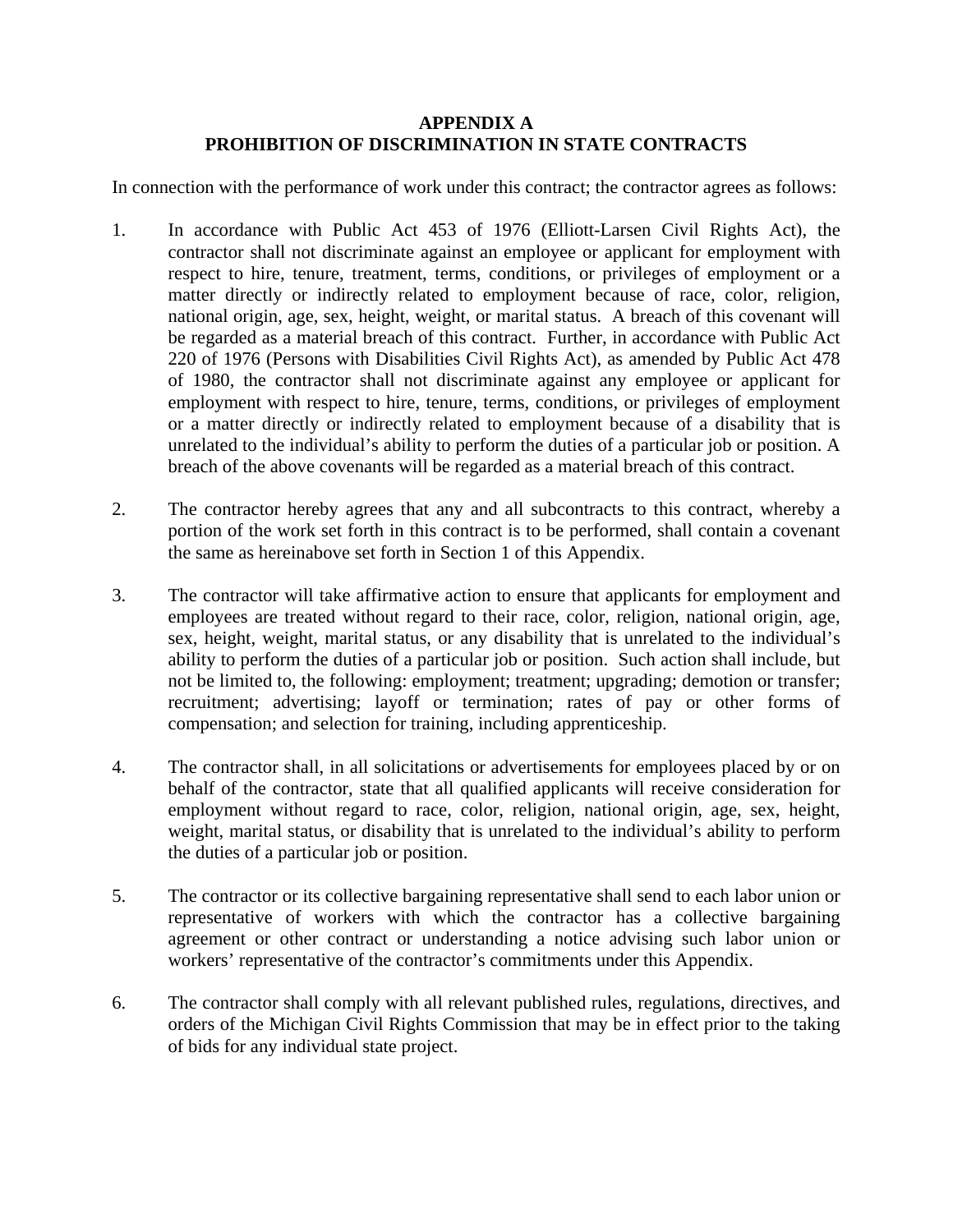- 7. The contractor shall furnish and file compliance reports within such time and upon such forms as provided by the Michigan Civil Rights Commission; said forms may also elicit information as to the practices, policies, program, and employment statistics of each subcontractor, as well as the contractor itself, and said contractor shall permit access to the contractor's books, records, and accounts by the Michigan Civil Rights Commission and/or its agent for the purposes of investigation to ascertain compliance under this contract and relevant rules, regulations, and orders of the Michigan Civil Rights Commission.
- 8. In the event that the Michigan Civil Rights Commission finds, after a hearing held pursuant to its rules, that a contractor has not complied with the contractual obligations under this contract, the Michigan Civil Rights Commission may, as a part of its order based upon such findings, certify said findings to the State Administrative Board of the State of Michigan, which State Administrative Board may order the cancellation of the contract found to have been violated and/or declare the contractor ineligible for future contracts with the state and its political and civil subdivisions, departments, and officers, including the governing boards of institutions of higher education, until the contractor complies with said order of the Michigan Civil Rights Commission. Notice of said declaration of future ineligibility may be given to any or all of the persons with whom the contractor is declared ineligible to contract as a contracting party in future contracts. In any case before the Michigan Civil Rights Commission in which cancellation of an existing contract is a possibility, the contracting agency shall be notified of such possible remedy and shall be given the option by the Michigan Civil Rights Commission to participate in such proceedings.
- 9. The contractor shall include or incorporate by reference, the provisions of the foregoing paragraphs (1) through (8) in every subcontract or purchase order unless exempted by rules, regulations, or orders of the Michigan Civil Rights Commission; all subcontracts and purchase orders will also state that said provisions will be binding upon each subcontractor or supplier.

Revised June 2011